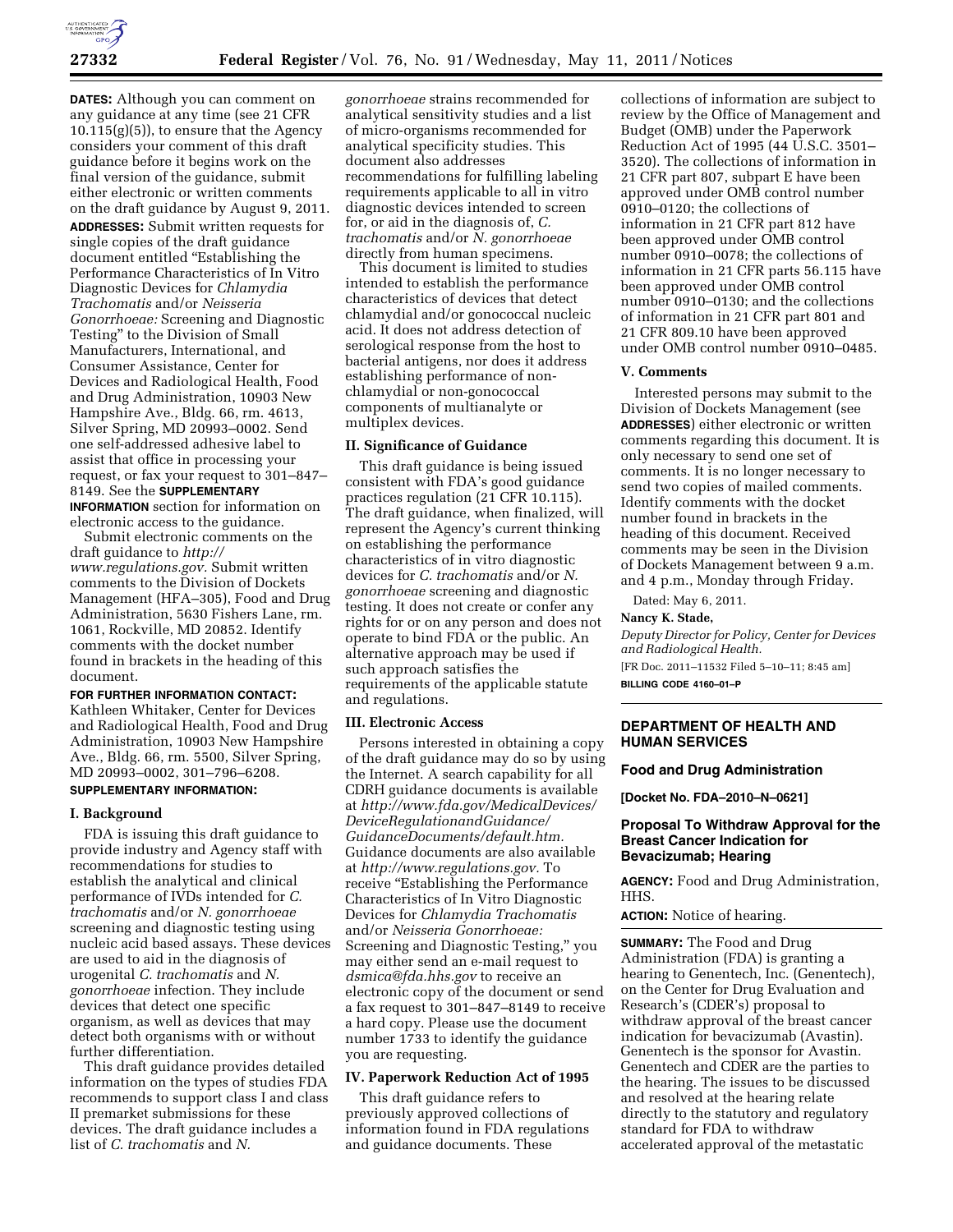breast cancer (MBC or breast cancer) indication for Avastin.

**DATES:** *Date and Time:* The hearing will be held on June 28 and 29, 2011, from 8 a.m. to 5 p.m.

**ADDRESSES:** The hearing will be held at FDA's White Oak Campus, 10903 New Hampshire Ave., Bldg 31, Rm. 1503 (Great Room), Silver Spring, MD 20993.

# **FOR FURTHER INFORMATION CONTACT:**

Talisha Williams, Office of the Ombudsman, Office of the Commissioner, Food and Drug Administration, 10903 New Hampshire Ave., Silver Spring, MD 20993, 301– 796–8530, e-mail:

*[Talisha.Williams@fda.hhs.gov.](mailto:Talisha.Williams@fda.hhs.gov)* 

#### **SUPPLEMENTARY INFORMATION:**

*Registration and Requests to Make Oral Presentations:* On June 28, 2011, up to 2 hours of the hearing have been reserved for oral presentations by persons other than the parties.

If you wish to make an oral presentation during the hearing, you must register by submitting an electronic or written request by May 27, 2011, to Talisha Williams (see **FOR FURTHER INFORMATION CONTACT**). Depending on the number of requests, FDA may not be able to honor all such requests. You must provide your name, title, business affiliation (if applicable), address, telephone and fax numbers, email address, and (if applicable) type of organization you represent (*e.g.,*  industry, consumer organization). You also should submit a brief summary of the presentation, including the discussion topic(s) that will be addressed and the approximate time requested for your presentation. We encourage individuals and organizations with common interests to consolidate or coordinate their presentations to allow adequate time for each request for presentation. If there are many requests to present during the 2-hour period, the amount of time that can be allotted to each presenter may be limited to provide an opportunity to as many persons wishing to present as possible. Persons registered to make an oral presentation should check in with Talisha Williams before the hearing. Participants should submit a copy of each presentation to Talisha Williams.

We will file the hearing schedule, indicating the order of presentation and the time allotted to each person, with the Division of Dockets Management (HFA–305), Food and Drug Administration, 5630 Fishers Lane, Rm. 1061, Rockville, MD 20852 and it will be posted on *[http://](http://www.regulations.gov) [www.regulations.gov.](http://www.regulations.gov)* We will mail, email, or telephone the schedule to each participant before the hearing. In

anticipation of the hearing presentations moving ahead of schedule, participants are encouraged to arrive early to ensure their designated order of presentation. Participants who are not present when called risk forfeiting their scheduled time.

If you need special accommodations due to a disability, please contact Talisha Williams at least 7 days in advance.

*Registration and Requests to Attend the Hearing:* The public hearing is free, but all persons wishing to attend the hearing, who have not registered to make an oral presentation, must register with FDA in advance of the hearing. By May 20, 2011, FDA will post further details regarding the registration process for attendees to its Web site at *[http://](http://www.fda.gov)  [www.fda.gov.](http://www.fda.gov)* Beginning May 27, 2011, you will be able to register to attend the hearing via FDA's Web site at *[http://](http://www.fda.gov)  [www.fda.gov.](http://www.fda.gov)* Space in the Great Room, where the hearing is to be held, will be limited to 300 persons from the general public, and thus registration will be first-come, first-served.

*Web cast:* The hearing will also be available to be viewed online via a Web cast. Availability of the Web cast to the public will also be limited to a certain number of persons, and registration will be required to access the Web cast. By May 20, 2011, FDA will post further details regarding the Web cast and the registration process for the Web cast to the Agency's Web site at *[http://](http://www.fda.gov)  [www.fda.gov.](http://www.fda.gov)* Beginning May 27, 2011, you will be able to register to access the Web cast via FDA's Web site at *[http://](http://www.fda.gov)  [www.fda.gov.](http://www.fda.gov)* 

*Comments:* Regardless of participation in the public hearing, interested persons may submit electronic or written comments on CDER's proposal to withdraw approval of the MBC indication. Submit electronic comments to *[http://](http://www.regulations.gov) [www.regulations.gov.](http://www.regulations.gov)* Submit written comments to the Division of Dockets Management (see *Registration and Requests to Make Oral Presentations*). Comments must be submitted by July 14, 2011. It is only necessary to send one set of comments. It is no longer necessary to send two copies of mailed comments. Identify comments with the docket number found in brackets in the heading of this document. Submission of comments prior to the meeting is strongly encouraged.

All documents filed or posted in this matter are available for public review under Docket No. FDA–2010–N–0621 in the Division of Dockets Management (see *Registration and Requests to Make Oral Presentations*) between 9 a.m. and 4 p.m., Monday through Friday. Persons

with access to the Internet may obtain documents at *[http://](http://www.regulations.gov) [www.regulations.gov.](http://www.regulations.gov)* 

# **I. Background**

Section 506 of the Federal Food, Drug, and Cosmetic Act (FD&C Act) (21 U.S.C. 356), which was added to the statute with the passage of the Food and Drug Modernization Act of 1997, provides for the accelerated, or fast track, approval of a drug product when FDA determines that the "\* \* \* product has an effect on a clinical endpoint or on a surrogate endpoint that is reasonably likely to predict clinical benefit'' (section 506(b)(1)). Section 506 of the FDC&C Act also provides explicit authority for FDA to use expedited procedures to withdraw accelerated approval of a product under certain circumstances.

FDA's regulations regarding the accelerated approval of biological products (§§ 601.40 through 601.46; part 601, subpart E) (21 CFR 601.40 through 601.46; 21 CFR part 601, subpart E)) set forth the procedures that FDA uses to withdraw accelerated approval for a biological product. Under § 601.43(b), FDA notifies the sponsor of the biological product of an opportunity for a hearing on a proposal to withdraw approval of the product. FDA conducts such hearings in accordance with the procedures set forth in part 15 (21 CFR part 15), with some specific modifications, including the presence of an advisory committee duly constituted under 21 CFR part 14, which provides advice and recommendations to the Agency (§ 601.43(e)).

On February 22, 2008, under section 506 of the FD&C Act and FDA's implementing regulations for accelerated approval of biological products, CDER approved supplemental biological license application 125085/91 (the sBLA), which was submitted by Genentech. The sBLA sought approval of Avastin for use in combination with the chemotherapy drug paclitaxel for the treatment of patients who have not received chemotherapy for metastatic HER2 negative breast cancer. Consistent with the regulations requiring postmarket studies for accelerated approval (see CFR 601.41 and 601.43), CDER's approval of the MBC indication for Avastin was subject to the requirement that the product be studied further to verify and describe clinical benefit. The two specific ongoing clinical trials identified to verify and describe clinical benefit were: Trial BO17708 (AVADO) (NCT 00333775) and Trial AVF 3694g (RIBBON1) (NCT 00262067). On November 16, 2009, Genentech submitted the results of the AVADO and RIBBON1 trials to CDER.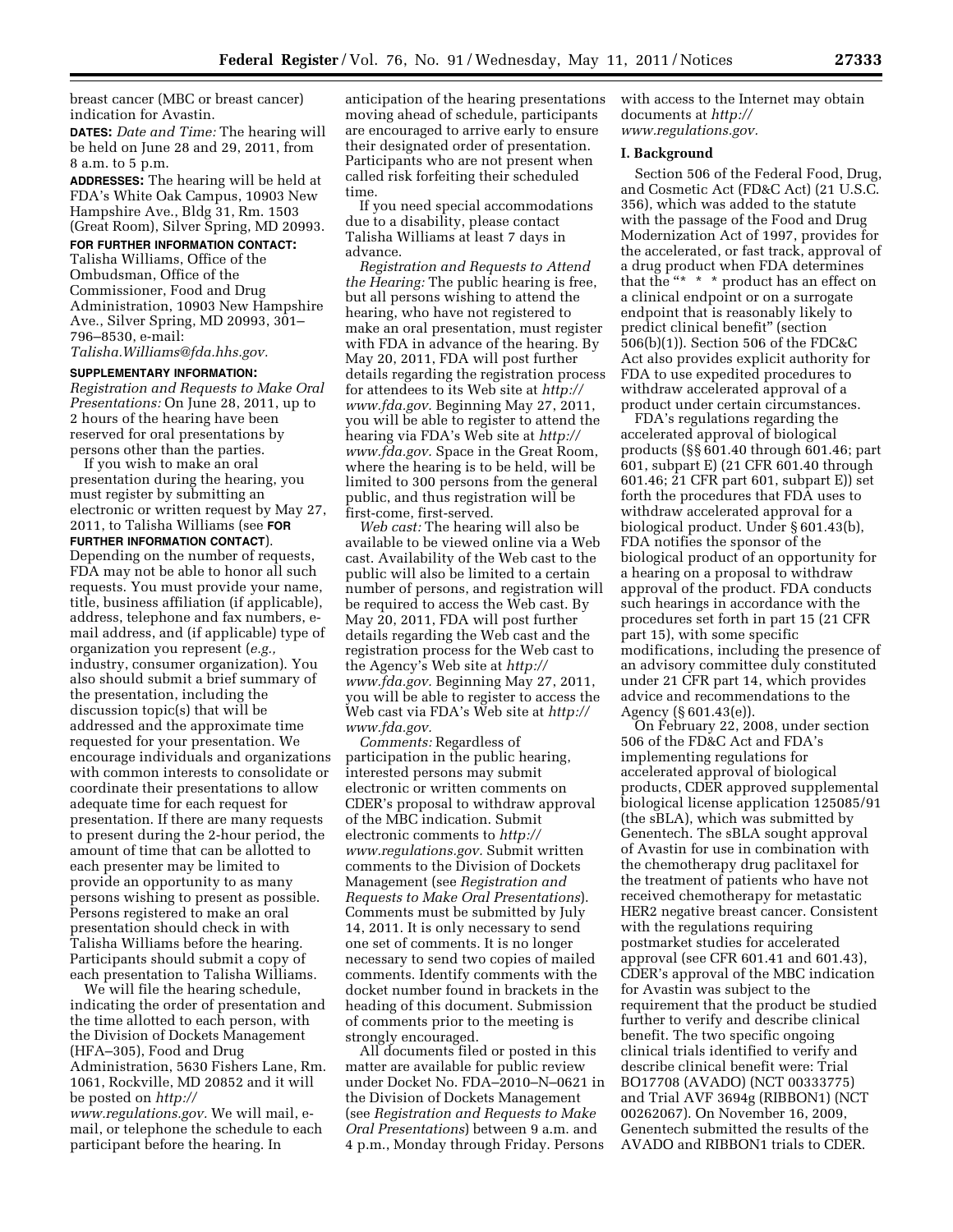On December 16, 2010, CDER issued a notice for opportunity for a hearing (NOOH) on a proposal to withdraw approval of the MBC indication for Avastin. The NOOH stated CDER's conclusions that AVADO and RIBBON1 failed to verify clinical benefit with respect to the MBC indication for Avastin and that, because of that failure, the risk/benefit assessment that supported the initial approval of the MBC indication had changed significantly such that Avastin no longer met the safety and effectiveness requirements for continued marketing for that indication. On January 16, 2011, Genentech requested a hearing and submitted the data and information on which it intends to rely at the hearing.

By letter dated February 23, 2011, Karen Midthun (the Presiding Officer), advised the parties that FDA was granting the hearing request and that the Commissioner of Food and Drugs (the Commissioner) had appointed her as presiding officer. The letter stated that, although not required by FDA's regulations (see § 601.43(d)), the Agency would be observing separation of functions for purposes of the hearing. The letter further communicated FDA's conclusion that FDA's regulations require that the Agency's Oncologic Drugs Advisory Committee (ODAC) serve as the advisory committee for the hearing and to provide advice and recommendations to the Commissioner under  $§ 601.43(e)(1)$ . Finally, the Presiding Officer directed Genentech and CDER to submit a joint statement of undisputed facts and disputed issues.

On April 7, 2011, Genentech and CDER submitted a ''Joint Statement of Undisputed Facts and Select Issues in Dispute'' (Joint Statement). On April 8, 2011, Genentech and CDER submitted separate statements of questions to be presented at the hearing.

## **II. Hearing Issues and Process**

FDA hereby grants Genentech's request for a hearing under § 601.43 and part 15 on CDER's proposal to withdraw approval of the MBC indication for Avastin.

### *A. Issues*

The issues to be decided at the hearing relate directly to the statutory and regulatory standard for FDA to withdraw accelerated approval of the MBC indication for Avastin. On April 7, 2011, in response to direction from the Presiding Officer to consult with each other and submit an agreed statement of the issues in dispute in this hearing, counsel for Genentech and CDER reported that they were unable to reach agreement on how to frame the issues to

be resolved. The issues for decision will thus be stated in accordance with the statute and regulations.

The applicable regulation is § 601.43. This regulation was finalized in 1992 (57 FR 58942, December 11, 1992). In 1997, Congress enacted section 506 of the FD&C Act, which sets out criteria for expedited approval and withdrawal of approval of "fast-track products." It is FDA's position that section 506(b) of the FD&C Act, while enacted after the finalization of the regulation, essentially codifies in the statute FDA's accelerated approval regulations. Section 506(b)(3) of the FD&C Act sets out four bases for expedited withdrawal of approval of a product approved under the accelerated procedures. Section 601.43(a) sets out six bases. In this matter, there appears to be agreement that two of the bases will be at issue in this hearing. These two bases appear in both the regulations and the statute.

One basis for withdrawal of approval of a product approved under the accelerated procedures, set out in nearly identical language in § 601.43(a)(1) and section 506(b)(3)(B) of the FD&C Act, is that FDA may withdraw approval if, in the words of the regulation: ''A postmarketing clinical study fails to verify clinical benefit'', or, in the words of the statute, if: ''[A] post-approval study of the fast track product fails to verify clinical benefit of the product.''

In this case, the parties agree that ''During CDER's review of [the sBLA], Genentech proposed and CDER agreed that the AVADO and RIBBON1 trials could serve as the required trial(s) to verify and describe the clinical benefit'' (Joint Statement, paragraph 31). Thus, one ultimate issue in this hearing is:

*Issue 1.* Do the AVADO and RIBBON1 trials fail to verify the clinical benefit of Avastin for the breast cancer indication for which it was approved?

If, after the hearing, the Commissioner concludes that these studies fail to verify the clinical benefit of Avastin for that indication, FDA may withdraw the approval.

CDER also seeks to base the withdrawal of approval on an alternative ground. This ground is set forth in the regulation and in the statute. Section 601.43(a)(6) states that FDA may withdraw approval if: "Other evidence demonstrates that the biological product is not shown to be safe or effective under its conditions of use.''

Section 506(b)(3)(C) of the FD&C Act states that withdrawal is authorized if: ''[O]ther evidence demonstrates that the fast track product is not safe or effective under the conditions of use.''

In this case, the parties have agreed that the FDA-approved prescribing

information for Avastin "is a fair and accurate description of the safety profile of Avastin,'' and that ''[t]he safety data observed in the E2100, AVADO, and RIBBON1 studies were consistent with the safety profile of Avastin described in its approved prescribing information'' (Joint Statement, paragraphs 22 and 23). In light of this agreement, the dispute with respect to this issue centers on the effectiveness information for the breast cancer indication, and on the appropriate risk-benefit analysis to be made in light of that information as compared to the agreed risk of the product. Thus, FDA does not anticipate that the hearing will involve any dispute about the safety information in the clinical studies.

The safety profile of Avastin described in its approved prescribing information includes a black box warning concerning gastrointestinal perforation, surgery and wound healing complications, and severe or fatal hemorrhage. Genentech does not state that the use of this drug in the treatment of breast cancer is safe in the abstract. Instead, it states that the drug should be found to be safe because its use provides benefits to patients that outweigh its risks. Applying the standard in the regulation and statute to the facts presented, therefore, the issue for resolution will be:

*Issue 2.A.* Does the available evidence on Avastin demonstrate that the drug has not been shown to be effective for the breast cancer indication for which it was approved?

*Issue 2.B.* Does the available evidence on Avastin demonstrate that the drug has not been shown to be safe for the breast cancer indication for which it was approved, in that Avastin has not been shown to present a clinical benefit that justifies the risks associated with use of the product for this indication?

A third issue is presented by the fact that both section 506(b)(3) of the FD&C Act and § 601.43(a) do not by their terms require the withdrawal of an accelerated approval even if the bases for withdrawal they describe are present. Instead, in each case, the statute and regulation state that FDA "may" withdraw approval in those circumstances. This standard reflects the fact that decisions on withdrawals of approval of products necessarily reflect judgment on FDA's part as to what actions are appropriate to protect the public with respect to approved products, and what uses of those products should be stated on the labels of those products.

Genentech has stated that the ''core issue presented in this proceeding [is] whether FDA should maintain or